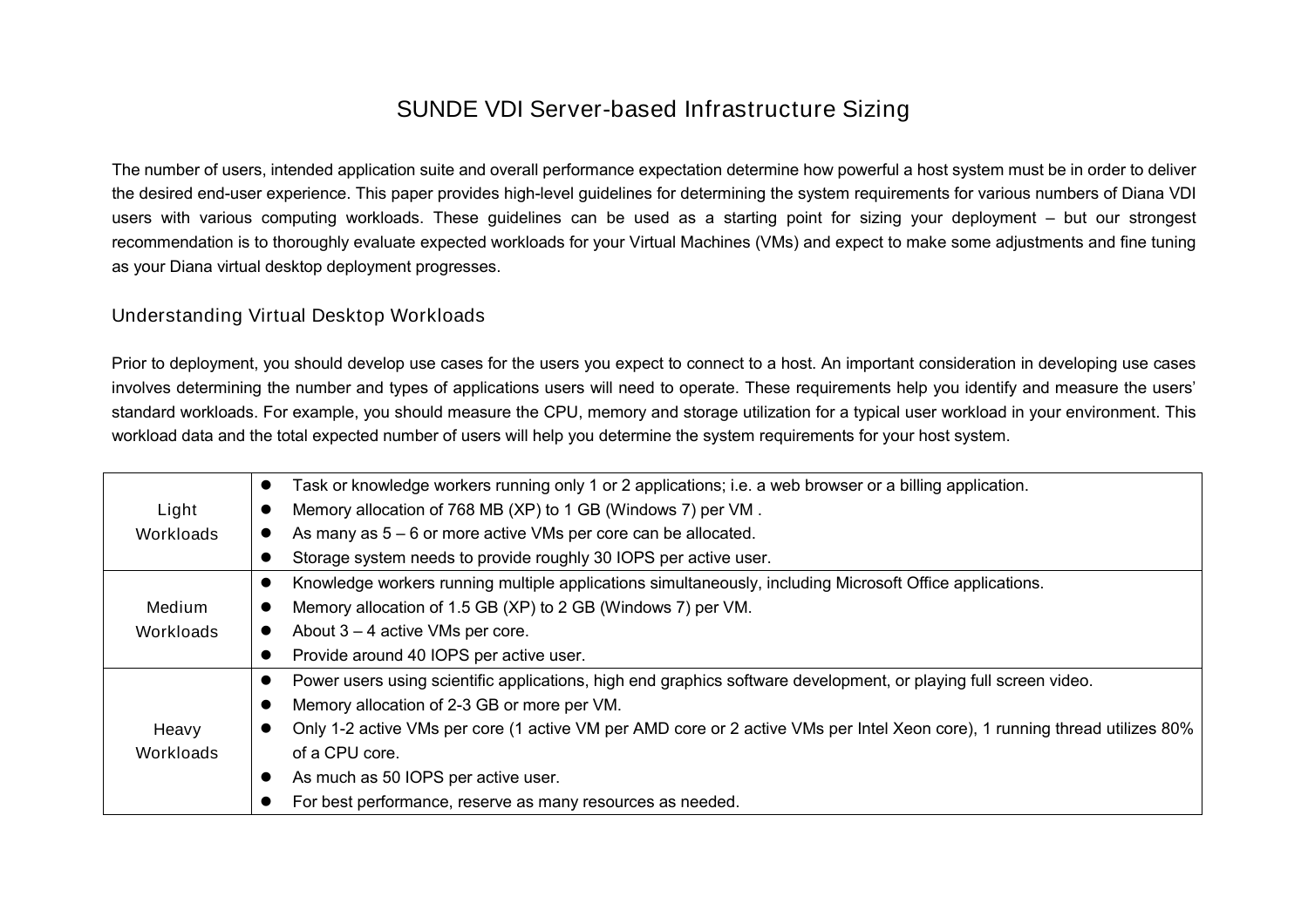Configuring the server and storage infrastructure

|                | CPU load of a VM is highly dependent on the workload                                                                                                   |  |  |  |  |  |  |  |
|----------------|--------------------------------------------------------------------------------------------------------------------------------------------------------|--|--|--|--|--|--|--|
|                | VMs per Core: $1 - 6$<br>$\bullet$                                                                                                                     |  |  |  |  |  |  |  |
| <b>CPU</b>     | Typical VM load utilizes up to 20-30% of physical CPU, equal to 3-5 VMs per core                                                                       |  |  |  |  |  |  |  |
|                | For medium workloads, allocating 3-4 VMs per core is recommended<br>$\bullet$                                                                          |  |  |  |  |  |  |  |
|                | 5-6 VMs may be allocated per core for lighter workloads                                                                                                |  |  |  |  |  |  |  |
|                | Disk performance is important to VM responsiveness                                                                                                     |  |  |  |  |  |  |  |
|                | VMs per Disk $(15K)$ : $4-6$<br>$\bullet$                                                                                                              |  |  |  |  |  |  |  |
|                | Both sufficient IOPS (30-50 per VM) and low latency (average read and write latency under 20 ms) required for optimal<br>performance                   |  |  |  |  |  |  |  |
| <b>Disk</b>    | Enterprise-level 15K SAS RAID supports 4-6 VMs / drive excluding parity drives<br>$\bullet$                                                            |  |  |  |  |  |  |  |
|                | Lower performance disks may be used with fewer or less demanding VMs                                                                                   |  |  |  |  |  |  |  |
|                | Either direct attached storage (DAS) or iSCSI / FC SANs may be used                                                                                    |  |  |  |  |  |  |  |
|                | Large on-controller caches contribute greatly to storage performance                                                                                   |  |  |  |  |  |  |  |
|                | Test SAN accordingly, actual results vary depending on VM workloads                                                                                    |  |  |  |  |  |  |  |
|                | Adequate VM memory ensures a positive individual user experience                                                                                       |  |  |  |  |  |  |  |
|                | VM physical memory: 768 MB - 2 GB<br>$\bullet$                                                                                                         |  |  |  |  |  |  |  |
| Memory         | Depending on workload and VM OS, 768 MB - 2GB should be allocated                                                                                      |  |  |  |  |  |  |  |
|                | Under-allocation of VM memory can result in Windows paging and over-burden the disk subsystem                                                          |  |  |  |  |  |  |  |
|                | Although not desirable, the total physical memory on server can be over-allocated                                                                      |  |  |  |  |  |  |  |
|                | Low latency, high-bandwidth local-area network is key to deliver full desktop experience                                                               |  |  |  |  |  |  |  |
|                | Standard 10/100 Mb/sec networks (i.e. Ethernet)<br>$\bullet$                                                                                           |  |  |  |  |  |  |  |
|                | Video playback can result in higher bandwidth use. (e.g.: when playing online videos of lines below 200, each one<br>$\bullet$                         |  |  |  |  |  |  |  |
| <b>Network</b> | consumes 100-200kb, when playing server-side videos, each 720p quality video consumes 5-6MB and 1080p quality                                          |  |  |  |  |  |  |  |
|                | ones use 20MB.)                                                                                                                                        |  |  |  |  |  |  |  |
|                | Users working over internet may not get full desktop experience as in LAN due to the excessive latency and low<br>bandwidth of most Wide-Area Networks |  |  |  |  |  |  |  |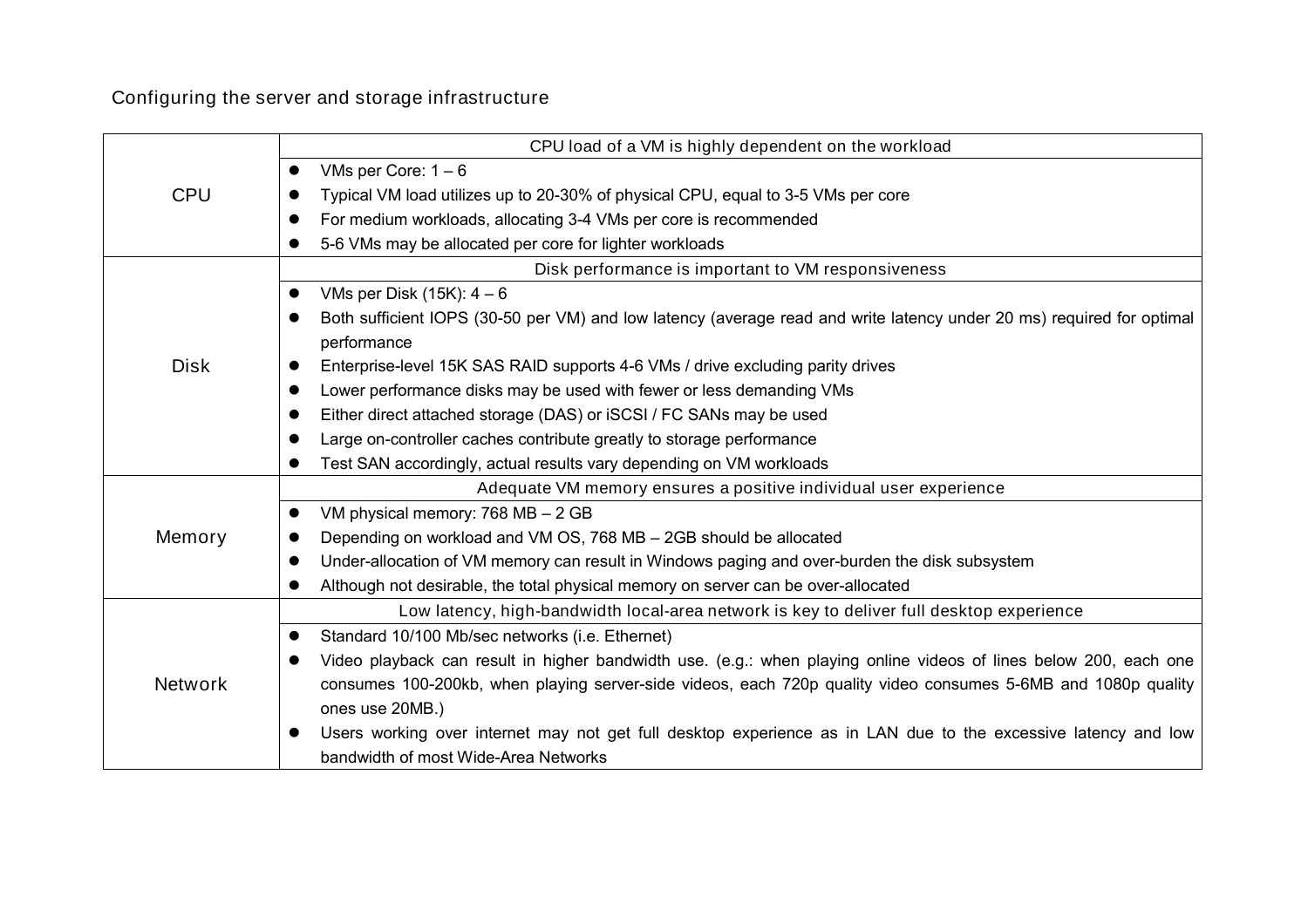## Recommended Host Hardware Configuration:

The table below gives recommended specifications for the host system, based on number of users and the type of applications used. We recommend you test your environment in advance of deployment to ensure it meets your expectations.

| Diana(s) | For general office use (with occasional<br>low quality video playback) |                                     |                | For high quality video playback |                                     |                | RAM size in Total   |              | Storage             |                  |
|----------|------------------------------------------------------------------------|-------------------------------------|----------------|---------------------------------|-------------------------------------|----------------|---------------------|--------------|---------------------|------------------|
|          | Server(s)                                                              | Type of CPU                         | CPU(s)         | Server(s)                       | Type of CPU                         | CPU(s)         | VM (Win<br>XP/2003) | VM<br>(Win7) | <b>SSD</b>          | <b>HDD</b>       |
| 5        | 1                                                                      | Intel i7(4 core) PC                 | $\mathbf{1}$   | 1                               | Intel i7(4 core) PC                 | $\mathbf 1$    | 12G                 | 16G          | VM<br>System        | User Data        |
|          |                                                                        | Xeon 4core CPU<br>(2.2Ghz or above) |                |                                 | Xeon 4core CPU (2.4Ghz or<br>above) | 1              |                     |              |                     |                  |
| 10       | 1                                                                      | Intel i7(4 core) PC                 | $\mathbf 1$    | 1                               | Xeon 4core CPU<br>(2.2Ghz or above) | $\overline{2}$ | 16G                 | 32G          | <b>VM</b><br>System | <b>User Data</b> |
|          |                                                                        | Xeon 4core CPU<br>(2.2Ghz or above) |                |                                 |                                     |                |                     |              |                     |                  |
| 15       | 1                                                                      | Intel i7(4 core) PC                 | $\mathbf 1$    | 1                               | Xeon 4core CPU<br>(2.4Ghz or above) | $\overline{2}$ | 20G                 | 32G          | VM<br>System        | <b>User Data</b> |
|          |                                                                        | Xeon 4core CPU<br>(2.2Ghz or above) |                |                                 |                                     |                |                     |              |                     |                  |
| 20       | 1                                                                      | Xeon 4core CPU<br>(2.2Ghz or above) | $\overline{2}$ | $\mathbf{1}$                    | Xeon 6core CPU (2.2Ghz or<br>above) | $\overline{2}$ | 32G                 | 48G          | <b>VM</b><br>System | User Data        |
| 25       | 1                                                                      | Xeon 4core CPU<br>(2.2Ghz or above) | $\overline{2}$ | $\mathbf{1}$                    | Xeon 6core CPU (2.4Ghz or<br>above) | $\overline{2}$ | 32G                 | 64G          | VM<br>System        | <b>User Data</b> |
| 30       | 1                                                                      | Xeon 4core CPU<br>(2.2Ghz or above) | $\overline{2}$ | $\mathbf{1}$                    | Xeon 8core CPU (2.0Ghz or<br>above) | $\overline{2}$ | 48G                 | 64G          | <b>VM</b><br>System | <b>User Data</b> |
| 40       | $\mathbf 1$                                                            | Xeon 4core CPU<br>(2.4Ghz or above) | $\overline{2}$ | $\overline{2}$                  | Xeon 6core CPU (2.0Ghz or<br>above) | $\overline{2}$ | 64G                 | 96G          | VM<br>System        | <b>User Data</b> |